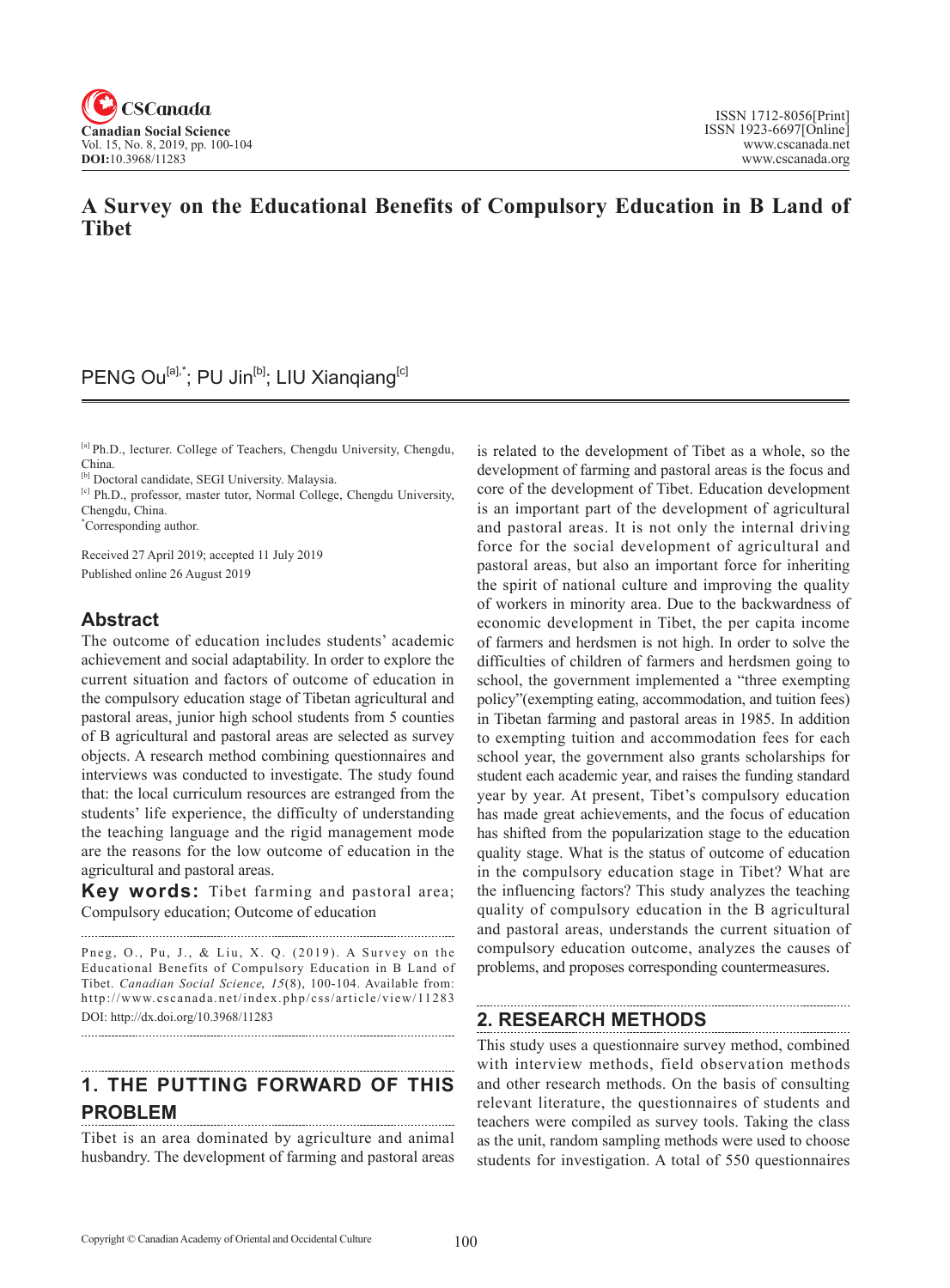were handed out and 550 were returned. The returning rate was 100%, of which 505 were valid questionnaires, and the effective rate of the questionnaire was 91.8%. A total of 532 questionnaires for teachers (randomly drawn) were handed out in the sample schools, and 532 were returned. The returning rate was 100%, of which 530 were valid questionnaires, and the effective rate of the questionnaire was 99.62%.

At the same time, an interview outline for students and teachers in the compulsory education stage of agricultural and pastoral areas was designed. The interviews were designed combining structured interviews and semistructured interviews. Based on the proposed interview outline, the semi-open interviews was conducted in accordance with it.

# **3. THE STATUS QUO OF EDUCATION OUTCOME IN B AGRICULTURAL AND PASTORAL AREAS**

#### **3.1 Students Have Low Academic Performance**

"Educational qualities indicators tend to focus on the measurement of teaching outcomes, and researchers often take measurements on student performance as the measurement of the quality of education". The academic performance referred to in this study was the various test scores obtained by students in the school. Academic achievement is one of the criteria for school to assess students, and is also a topic of concern for parents, schools, and society as a whole.

**Table 1 Comparison of Passing Rates of Senior High School Entrance Examination in the B Area in the 2015-2017** (Unit: %)

| Year | <b>Chemistry</b><br>Passing rate | English<br>Passing rate | <b>Political</b><br>Passing rate | <b>Mandarin</b><br>Passing rate | <b>Mathematics</b><br>Passing rate | <b>Physical</b><br>Passing rate | Tibetan<br>Passing rate |
|------|----------------------------------|-------------------------|----------------------------------|---------------------------------|------------------------------------|---------------------------------|-------------------------|
| 2015 | 36%                              | 52%                     | $20.24\%$                        | 88%                             | $8.39\%$                           | 4. $09\%$                       | $21.54\%$               |
| 2016 | 07%                              | $3.51\%$                | $16.43\%$                        | 78%                             | $4.70\%$                           | 91%                             | 13. 95%                 |
| 2017 | 12%                              | 84%                     | 87%<br>25.                       | $04\%$<br>25.                   | 85%<br>რ.                          | 29%<br>10.                      | 86%<br>22.              |

*Source*: B agricultural and pastoral area middle schools.

It can be seen from Table 1 that the average scores and overall level of the subjects of Mandarin, Tibetan, mathematics, chemistry and physics in the three-year examinations were at a low level, and the pass rate of each subject was the less than 30%. It is indicated that the scores of single subjects and the pass rate of junior high school graduation results in the B agricultural and pastoral areas were quite low.

#### **3.2 Weak Ability to Adapt to Modern Society**

Under the background of globalization, the transformation of Tibetan farming and pastoral areas from traditional society to modern society is inevitable. People living in traditional societies in farming and pastoral areas must adapt to modern social life, which requires them to rely on school education. School is a specialized institution that has a planned, organized, and purposeful transfer of certain social norms and knowledge and skills, so as to cultivate the students' ability to adapt to the society. However, from the above statistics, the pass rate and the rate of enrollment of junior high school graduates in B agricultural and pastoral areas were quite low, and most of the students have failed to reach the level of knowledge prescribed by the school. If the test scores can detect and reflect whether the students can reach the level of the junior high school, then the literacy, comprehension and oral expression skills in daily life and the comprehensive ability to use modern knowledge can reflect the students' ability to adapt to modern society.

In the interviews, most of the parents reported that most of the students who graduated from junior high school did not know the instructions for pesticides and

electrical appliances, and were incapable of accounting when shopping in the county. In a family of farmers and herdsmen, the parent of the family complained that he had a son who was in the first year of junior high school, who don't know how to do even a simple calculation. When a trader bought Cordyceps from them, at the price of 65 yuan each, he did not know how much it would be if the trader bought 35 pieces. He also reported his neighbor's child, who dropped out of junior high school to work in Lhasa, Tibet, couldn't read the name of the bus station and would get lost when he took buses. In another middle school interview, a middle school Chinese teacher said that some students were illiterate, and some students even wrote their own names incompletely. When were asked to fill out the questionnaire, more than half of the students of the first, second, and third grades of a C county middle school could not read the text of the questionnaire completely. Even if they could finish reading, they could not understand the meaning. The questionnaire could only be completed with the assistance of a bilingual teacher. Among them, the first-year students could hardly communicate with the researcher in Chinese.

## **4. REASONS FOR LOW EDUCATION OUTCOME IN B AGRICULTURAL AND PASTORAL AREAS**

#### **4.1 The Content of the Course Is Disagree With the Life Experience of Students**

If "the content of the course meets the needs of the students, and the teachers and students believe that the knowledge of the course content is related to their cultural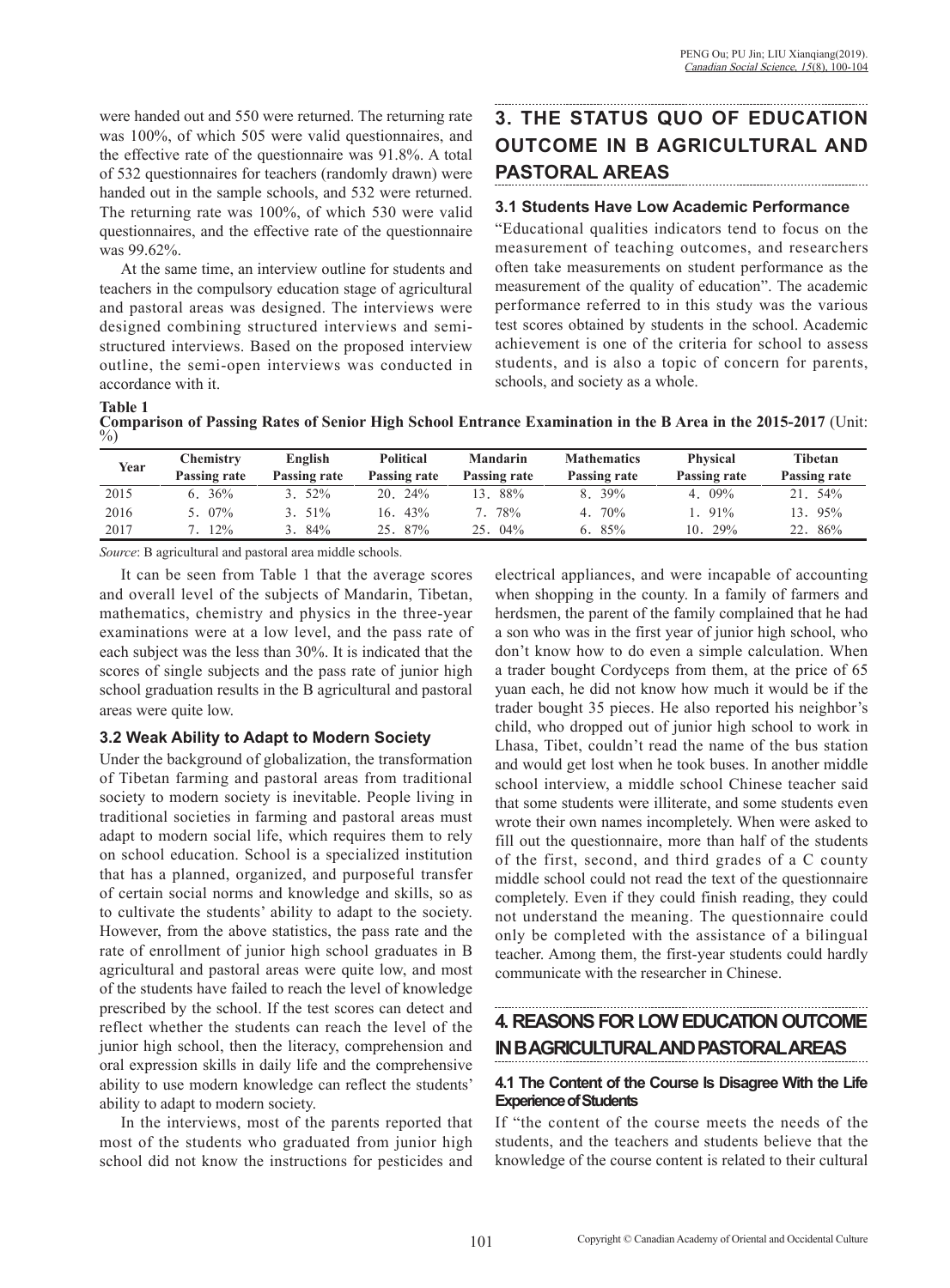situation, the relationship between the school and the community will be closer." For minority area, modern school education is an ex-plant education. "The purpose of education is to train and select the talents that meet the requirements of modern country and social development, and the country's pursuit of modernization is concentrated in urban development which is characterized by industrialization." At present, the textbooks used in the B pastoral areas are basically based on the experience of urban life in the better developed cities, and the contents are based on the knowledge systems and value orientations with urban background.

In a survey, a teacher said: In the Chinese class, the background of many ancient poems and songs and modern poetry is not in harmony with the pastoral areas here. The students have great difficulty in understanding them. For example, we are surrounded with green grasslands and flocks of cattle and sheep, so it is almost impossible to let the students to imagine what kind of scenery it is in Zhu Ziqing's "Moonlight over the Lotus Pond". Almost all of the students here were from pastoral areas. Even in the county towns, the "crossroads" traffic lights were rarely seen, so it was difficult for students to understand the reason why they should stop at the red light and walk when it turns green.

#### **4.2 Teaching Language Affects Students' Learning Effect**

Some scholars have explored cultural differences in schools through the aspect of differences in social language in them. They believe that "the reason why minority students appear to be low-educated is because family life language is different from school teaching language and the differences in communicating language between teachers and students". According to the statistical record, 46.7% of the paternal parents did not speak Chinese, and 63.9% of the maternal parents did not speak Chinese (see Table 2). The Chinese language was generally spoke by farmers and herdsmen who are close to the town and have the experience of going out to work, but the daily language of the family was mostly Tibetan.

#### **Table 2 Parental Chinese Speaking**

|                |                      | <b>Father speaking</b><br><b>Chinese</b> |            | Mother speaking<br><b>Chinese</b> |            |  |
|----------------|----------------------|------------------------------------------|------------|-----------------------------------|------------|--|
|                |                      | Frequency                                | Percentage | Frequency                         | Percentage |  |
|                | Very<br>fluent       | 12                                       | 2.4        | 6                                 | 1.2        |  |
|                | Fluent               | 41                                       | 8.1        | 18                                | 3.6        |  |
|                | Normal               | 200                                      | 39.6       | 144                               | 28.5       |  |
| Fluency        | Can't<br>speak       | 195                                      | 38.6       | 238                               | 47.1       |  |
|                | Totally<br>incapable | 41                                       | 8.13       | 85                                | 16.8       |  |
|                | Total                | 489                                      | 96.8       | 491                               | 97.2       |  |
| Missing System |                      | 16                                       | 3.2        | 14                                | 2.8        |  |
| Total          |                      | 505                                      | 100.0      | 505                               | 100.0      |  |

The survey in a middle school in A County found that most of the students had nothing to do in class. After class, researchers found that they didn't understand the class very well, so the classes were very difficult for them to understand. 90% of these students come from farming and pastoral areas. They usually communicate through Tibetan language and do not speak Chinese. Even if they graduate from junior high school, they can't speak Chinese fluently. Therefore, teaching in Chinese makes them feel very difficult to learn (see Table 3). "The key of leting students understand the teaching, and then internalize it as the students' own understanding of knowledge is the teacher's teaching language, which is a prerequisite for the success of teaching."

### **Table 3**

**Chinese Listening Level of the Students** 

|                |                             |     | <b>Frequeny Percentage</b> | <b>Efficiency</b><br>percentage |
|----------------|-----------------------------|-----|----------------------------|---------------------------------|
|                | Fully<br>understandable     | 45  | 8.9                        | 8.9                             |
|                | Understandable              | 216 | 42.8                       | 42.8                            |
| Fluency        | Partially<br>understandable | 207 | 41.0                       | 41.0                            |
|                | Can't<br>understand         | 216 | 42.8                       | 42.8                            |
|                | Totally can't<br>understand | 2   | .43                        | $\cdot$                         |
|                | Total                       | 478 | 94.7                       |                                 |
| Missing System |                             | 27  | 5.3                        |                                 |
| Total          |                             | 505 | 100.0                      |                                 |

#### **4.3 The Negative Impact of the School Management Model**

Due to the vast territory with a sparse population in the farming and pastoral areas, the government has invested heavily in the construction of many boarding schools in the Tibetan farming and pastoral areas to meet the education requirement of school-age children. Therefore, the schools in the farming and pastoral areas are almost all boarding schools, and the school's management model also fully reflects the characteristics of boarding schools.

First of all, this management model inhibits students' enthusiasm for learning. Middle school students are mostly around 14 years old, with poor independent living ability, and have strong dependence on parents and families. School teachers play the role of parents of these students and take care of their daily lives. Even so, these lower grade students still miss their parents. In the interview, when students answering the question "what is the most annoying thing in school," most of the students' responses were strikingly consistent: Homesick, missing mom and dad. In the interview, it could often see that tears rose in the eyes of the children when they mentioned their parents. Since most students were far away from home, the farthest student took about two days to ride to school by horse; the students generally do not go home. The school implements a no-holiday system and conducts closed management. The principals, teachers, and students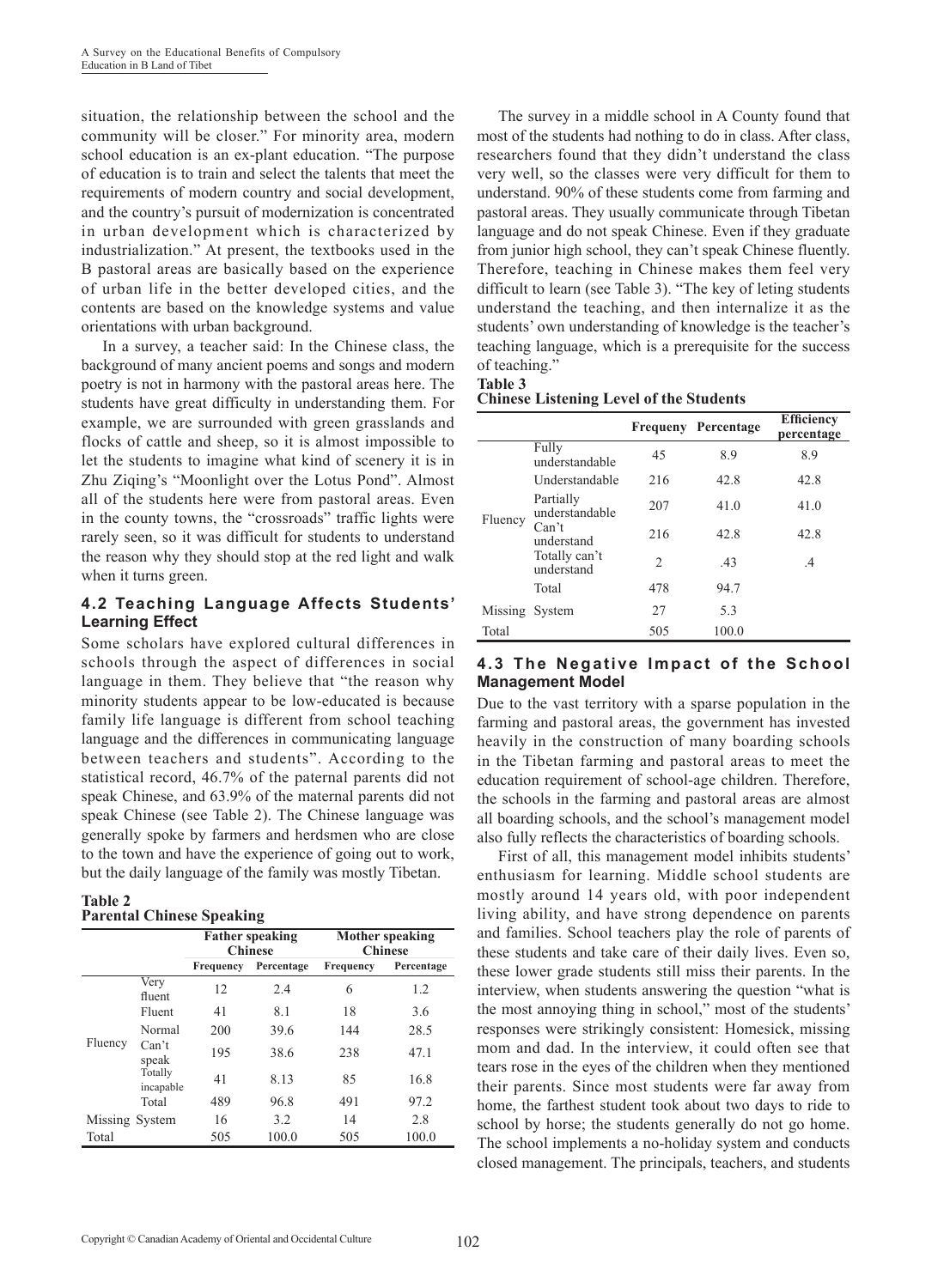do not have weekends. Nearly 70% of students could not adapt to the school management model. Students' inability to adapt to the school management model will ultimately affect their learning mood and learning outcomes.

Second, this management model inhibits the teaching input of teachers. In the interview, it was found that the reason for many teachers choosing this profession in the first place, was to earn a living and to get a stable job. Nevertheless, there was no shortage of teachers who love this profession and who had came from a great distance to this mysterious land. Since they stepped onto this podium, they all regarded this profession as a conscience project. They hope that they could do their best for the students here at school. However, the working environment and its lack of humane management have dispelled their enthusiasm for work, and they are unable to work happily.

An old teacher (male, Tibetan, 55 years old) who had worked in grassroots education for more than 30 years had very heavy educational tasks. He rarely went home to take care of his parents. When his father died, he was unable to take time off due to school tasks to to home, he shed tears when he mentioned this. He said that he could understand the school, because no one had time to help him with the class. Everyone's teaching tasks were very heavy. Every teacher had to take care of the daily life of these students in addition to class. Later, he only could go to the temple on Saturdays and Sundays to recite the scriptures and release souls from purgatory for his father, hoping to make up for the filial piety as a son. "How can these emotions not affect the class? Without a good mood, you can't put your heart into anything."

# **5. THE IMPROVEMENT OF SECONDARY SCHOOL EDUCATION OUTCOME IN B AGRICULTURAL AND PASTORAL AREAS**

#### **5.1 School-Based Curriculum Resource Development**

The Tibetan people have created a splendid national culture and rich cultural heritage in literature, music, dance, painting, sculpture, architecture, and Tibetan medicine. It is feasible to encourage and support schools to develop school-based curriculum with diverse contents, flexible settings, and distinctive curriculum according to natural conditions, customs, and educational environment to meet the diverse needs of students' development, so as to give full play to students' individuality and specialty, and to improve students' overall quality. At the same time, it is also necessary to cultivate, exercise and improve teachers' research awareness and ability, improve the level of school-based curriculum development, and promote curriculum reform. And as far as possible, the bilingual teaching model is needed taking the mother tongue as principal and supplemented by Chinese.

#### **5.2 Practice of the Humanistic Education Management Model**

The school management mode of farming and pastoral areas, whether for the boarding management of students or the management of teachers, is somewhat "hard" and lacks a human kindness. This makes it impossible for students and teachers to "take school as their home" and they have no sense of belonging to the school. Measures should be taken to mobilize the enthusiasm of teachers, and for teachers who teach in difficult conditions, their welfare and living conditions should be improved. Teachers are the core of education. Only when the teacher's heart is stabilized can the students be stabilized. It is also a must to reform the boarding school model to make sure that the primary and secondary school students could "go to the nearest school".

#### **5.3 Reconstruction of the "Secondary Normal School" Mode of Teacher Training**

In the past ten years, the graduates (secondary school teachers) from the B agricultural and pastoral area school are the backbones of the education industry in the region. These teachers are versatile and have certain teaching skills due to professional teacher education. They played a great role in basic education. In recent years, many graduates who have been assigned to education in the B agricultural and pastoral areas are high-graduate students with junior college degree or above, but in fact they have not received special teacher training, did not understand the students' psychology, so they are lack of teaching skills and teaching methods. Under such circumstances, it is necessary to rebuild the normal schools in the B agricultural and pastoral areas, and to train a group of qualified basic bilingual education workers who can survive in this area. Therefore, it is required to strengthen teachers' continuing education and training to avoid qualified academic qualifications but unqualified teaching standards.

#### **5.4 Promoting Education Development With Economic Reform**

Education is the basic industry in which the economy can continue to grow, and it is the main way of inheriting, transmitting and innovating knowledge. The development of the economy restricts the scale and speed of education development, the specifications and quality of personnel training, the curriculum and teaching content, and also affects the changes in educational structure, education system, teaching organization and teaching methods. Education is not only a consumer investment, but also a productive investment. In the agricultural and pastoral areas, while promoting education, it is necessary to improve the quality of education; It is imperative not only to pay attention to the investment in the quantity of education, but also to increase investment in the quality of education. However, in order to improve its investment in